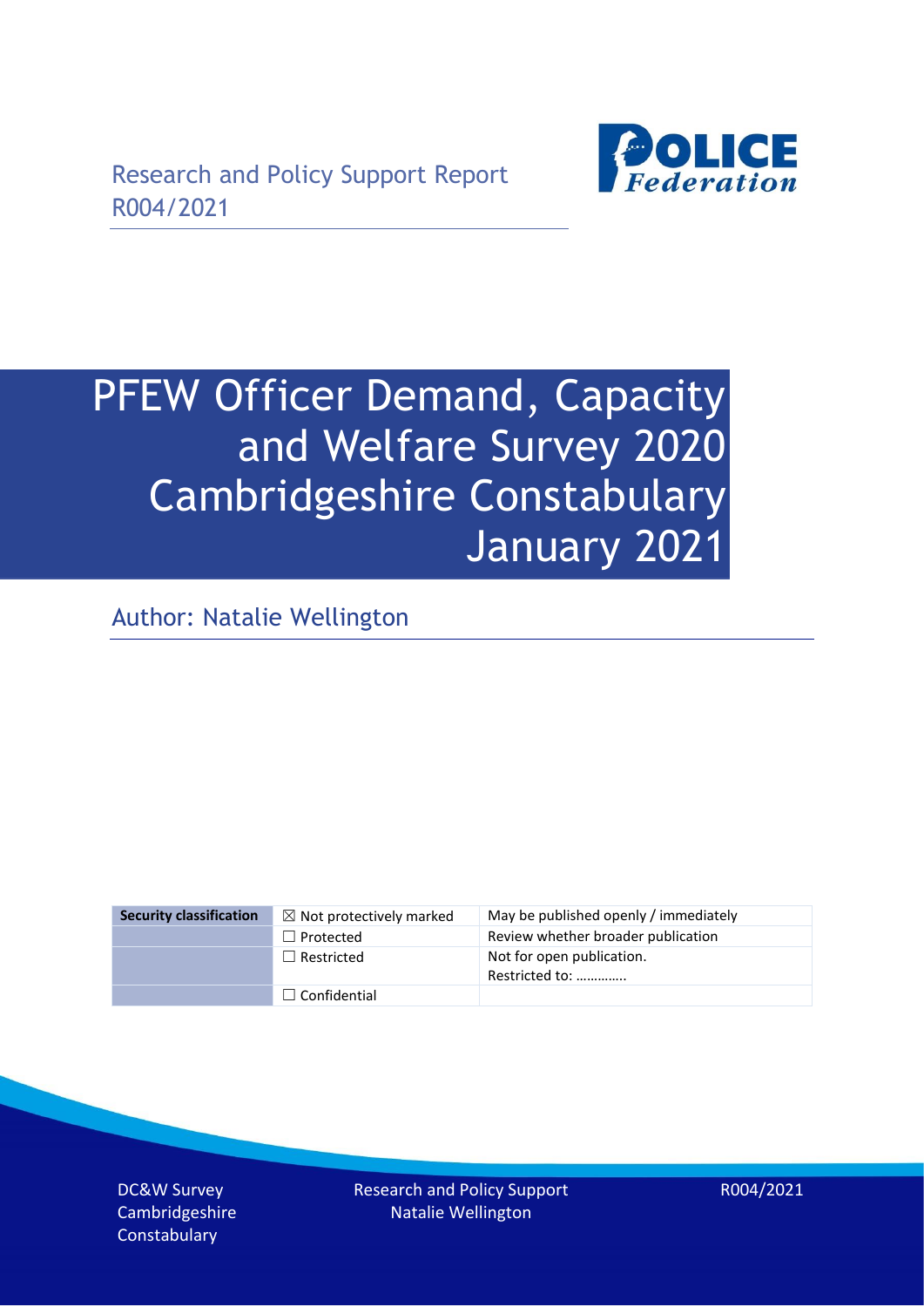# **CONTENTS**

| 4.          |                                                            |  |
|-------------|------------------------------------------------------------|--|
| 5.          |                                                            |  |
| 6.          |                                                            |  |
| $7_{\cdot}$ | ORGANISATIONAL SUPPORT FOR MENTAL HEALTH AND WELLBEING  17 |  |
| 8.          |                                                            |  |
|             |                                                            |  |

DC&W Survey Cambridgeshire Constabulary

Research and Policy Support<br>Natalie Wellington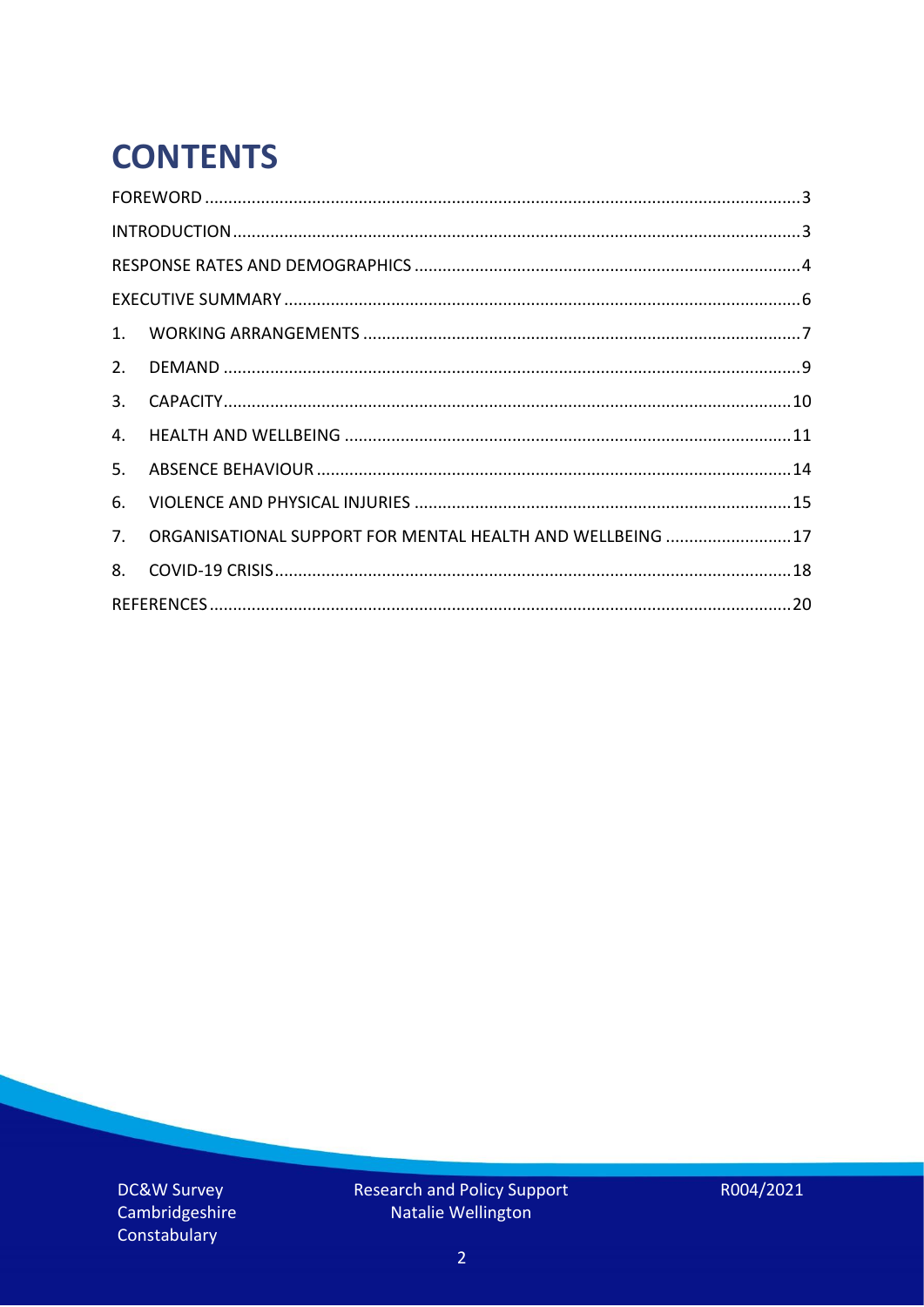### <span id="page-2-0"></span>**FOREWORD**

#### <span id="page-2-1"></span>**INTRODUCTION**

The Demand, Capacity and Welfare Survey is a biennial survey that started in 2016. This was in response to unprecedented budgetary cuts and a 14% fall in officer numbers over a seven year period from a high of 142,056 in 2009 to 122,748 in March 2016. <sup>i</sup> Evidence from a focus group study conducted by the PFEW<sup>ii</sup> also highlighted that these reductions may have been having a negative effect on officers' individual wellbeing. It was within this context that the Police Federation of England and Wales (PFEW) began a biennial Demand, Capacity and Welfare Survey. The 2020 PFEW Demand, Capacity and Welfare Survey is the third iteration of the survey. Due to the current global health crisis we have included questions specific to COVID-19, in order to help us to better understand the impacts of working within the police service during this crisis and officers' experiences on the ground. We have reported personal impacts in a specific section and organisational impacts are reported at contextually appropriate points throughout the report, to enable comparisons with other relevant items (for example we have included the results for the question asking whether COVID-19 has had an impact on single-crewing within the same section as the results for the question regarding frequency of single-crewing).

This report provides a summary of responses to key questions from the 2020 PFEW Officer Demand, Capacity and Welfare Survey from respondents in Cambridgeshire Constabulary.

Where appropriate, details of average responses from previous years, or the police service as a whole, are also presented.<sup>1</sup> However, differences across these figures have not been tested to assess whether they are statistically significant;<sup>2</sup> therefore, any and all differences reported are for guidance only and must be treated with caution. When comparing forcelevel data across years, a dash (–) is used, when applicable, to indicate where a force report was not provided due to small sample sizes.

Please be aware that the total number of responses for each item may vary slightly as not all items were answered by all respondents, and all percentages are rounded to the nearest

DC&W Survey Cambridgeshire **Constabulary** 

 $1$  Data were weighted at a national level on the basis of respondents' force to ensure that each force were proportionally represented within the national sample; no weightings were applied at a force level. More information about weightings can be found in the 2020 Technical Annex R098/2020.

 $2$  As all the data are derived from samples of the population, rather than the whole population, percentage figures calculated are strictly speaking estimates, rather than exact measures. This means that every figure has a margin of error associated with it. Hence a very small percentage difference year on year may be due to sampling, rather than to actual changes.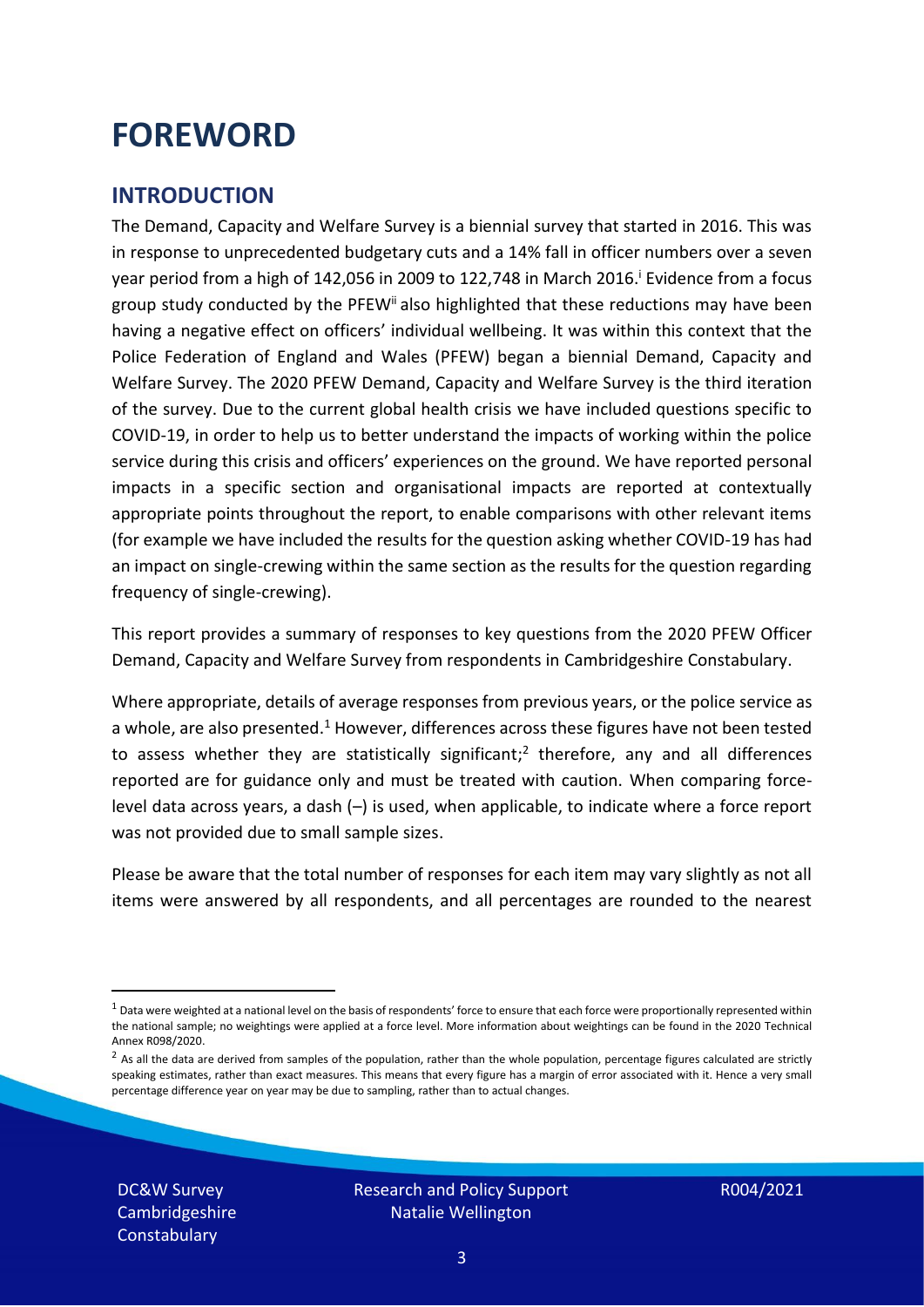whole number. In addition, the actual differences between any and all groups may be quite small, and these details should be considered when interpreting the data.

#### <span id="page-3-0"></span>**RESPONSE RATES AND DEMOGRAPHICS**

Survey responses were gathered over a seven-week period between October and November 2020. All officers of the federated ranks in England and Wales were eligible to participate. Analyses were conducted on a sample of 12,471 responses drawn from all 43 forces across England and Wales. The national response rate for the 2020 survey was 10%.

Overall, 3% of respondents (n=423) to the survey declined to state which force they belonged to. These responses have been included within the national data but are excluded from force-level analyses.<sup>3</sup>

128 responses were received from Cambridgeshire Constabulary, representing a response rate of around 8% (based on March 2020 Home Office figures of officer headcount).<sup>iii</sup> The margin of error for this report has been calculated using the size of the sample and population. At a 95% confidence level, this force report has a 8% margin of error. If the margin of error is less than 5%, it can be considered to be within the normal bounds of academic rigour.<sup>4</sup> If this threshold has not been met, the results from this report must be interpreted with caution.

65% of responses from Cambridgeshire Constabulary were received from male officers and 31% of responses were from female officers. The other 4% preferred not to say or identified in another way. In regards to rank, 66% of respondents from Cambridgeshire Constabulary were Constables, 22% were Sergeants, 6% were Inspectors, and 6% were Chief Inspectors. 5% of responses from Cambridgeshire Constabulary were received from Black and Minority Ethnic (BME) officers.

DC&W Survey Cambridgeshire **Constabulary** 

<sup>&</sup>lt;sup>3</sup> Please see the 2020 Technical Annex R098/2020 for excluded cases.

<sup>&</sup>lt;sup>4</sup> The generally accepted academic standards is a 95% confidence level with a 5% (or less) margin of error.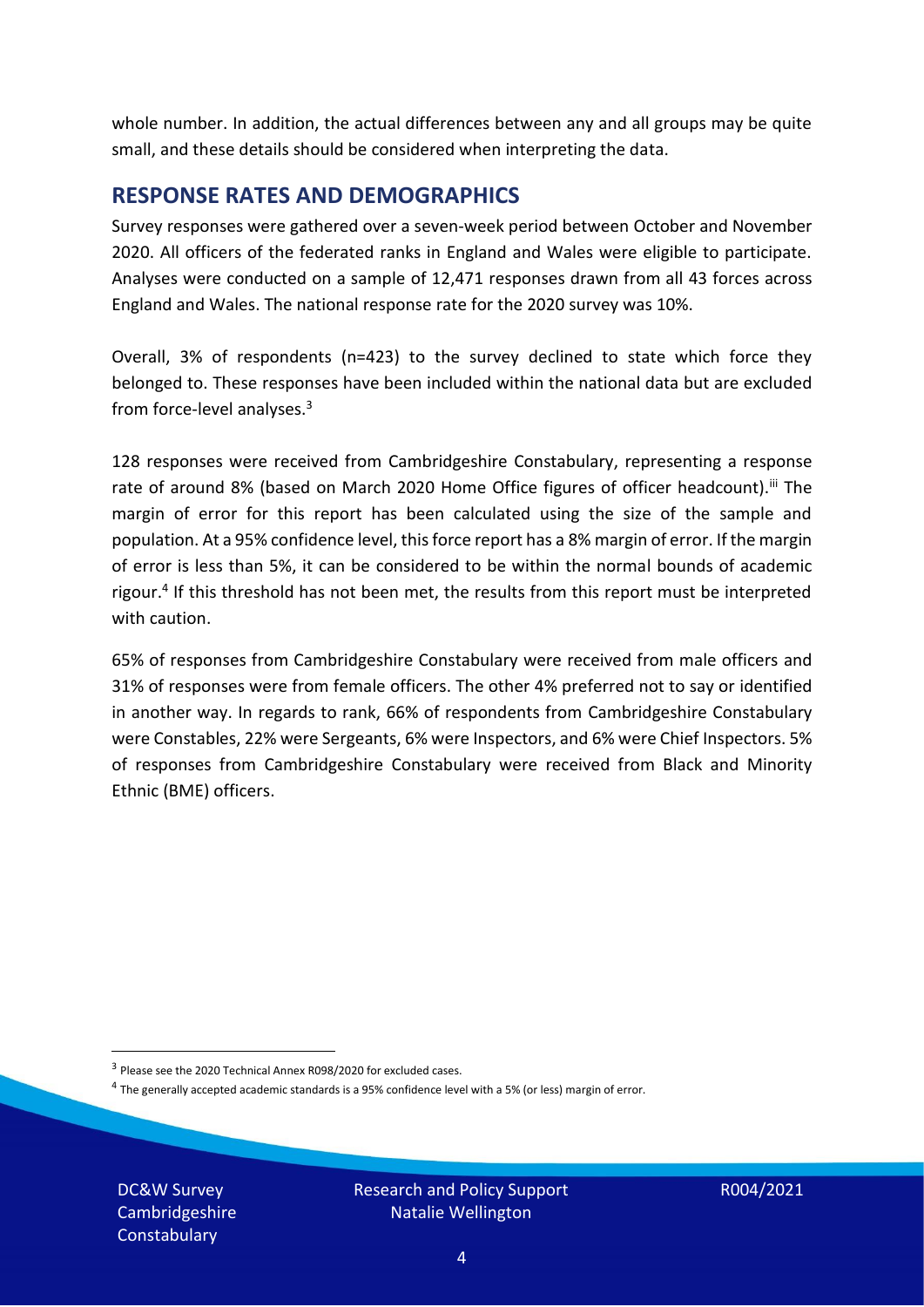### **INFOGRAPHIC**

### **Who responded?**

**128** responses were received from Cambridgeshire Constabulary, representing a **8%** response rate.



DC&W Survey Cambridgeshire **Constabulary** 

Research and Policy Support Natalie Wellington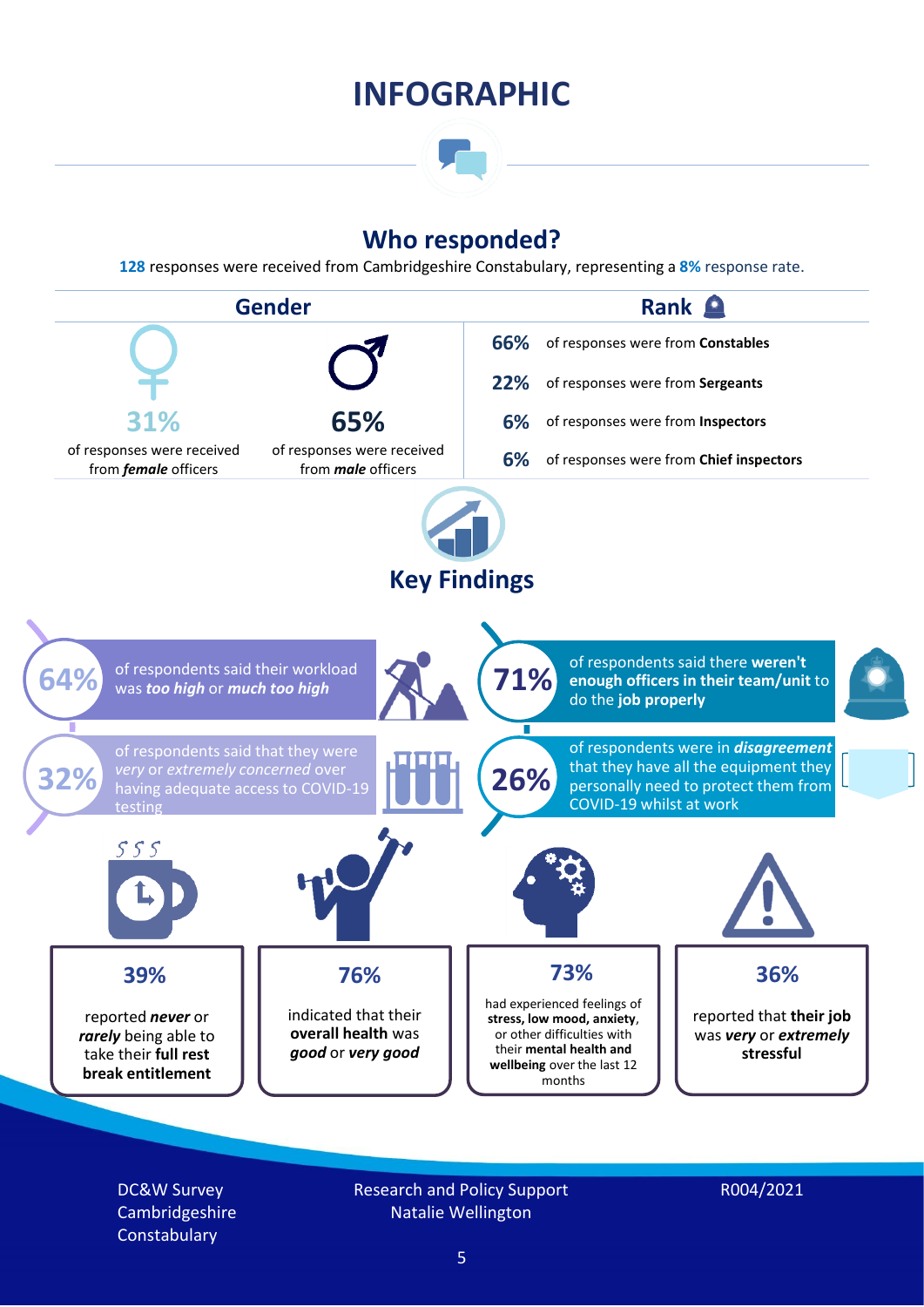### <span id="page-5-0"></span>**EXECUTIVE SUMMARY**

- **128** responses were received from Cambridgeshire Constabulary, representing a response rate of around **8%**.
- The average (mean) rating for **overall job satisfaction** for respondents was **6/10**.
- **64%** reported being **single-crewed** *often* or *always* and **12%** reported being **singlecrewed** *more often* due to **COVID-19**.
- **39%** of respondents reported *never* or *rarely* being able to take their **full rest break entitlement**; *lower than* the proportion in 2018 (64%).
- **64%** of respondents reported that their **workload** is currently *too high*, or *much too high*; *lower than* the proportion in 2018 (84%).
- **71%** of respondents said there **weren't enough officers in their team/unit** to do the **job properly**.
- The average (mean) **overall life satisfaction** rating was **6/10**. This can be compared to the national average of 6/10.
- **76%** of respondents indicated that their **overall health** was *good* or *very good.*
- **36%** of respondents said that they viewed their job as *very* or *extremely* **stressful**. This was *lower than* the proportion in 2018 (55%).
- **73%** of respondents indicated that they had **experienced feelings of stress, low mood, anxiety, or other difficulties with their health and wellbeing** over the last 12 months.
- **15%** of respondents reported that they had suffered **one or more injuries** that required medical attention as a result of **work-related violence** in the last year.
- **5%** of respondents reported that they had suffered **one or more injuries**that required medical attention as a result of **work-related accidents** in the last year.
- **14%** of respondents reported that they were *very* or *extremely worried* about the **impact that the COVID-19 crisis will have on them personally**.
- **0%** of respondents reported that they *have* or *have had* **COVID-19** confirmed by a positive antigen or antibody test.
- **26%** of respondents reported that they *disagreed* or *strongly disagreed* that they **have all the equipment they personally need to protect them from COVID-19 whilst at work**.

DC&W Survey Cambridgeshire **Constabulary**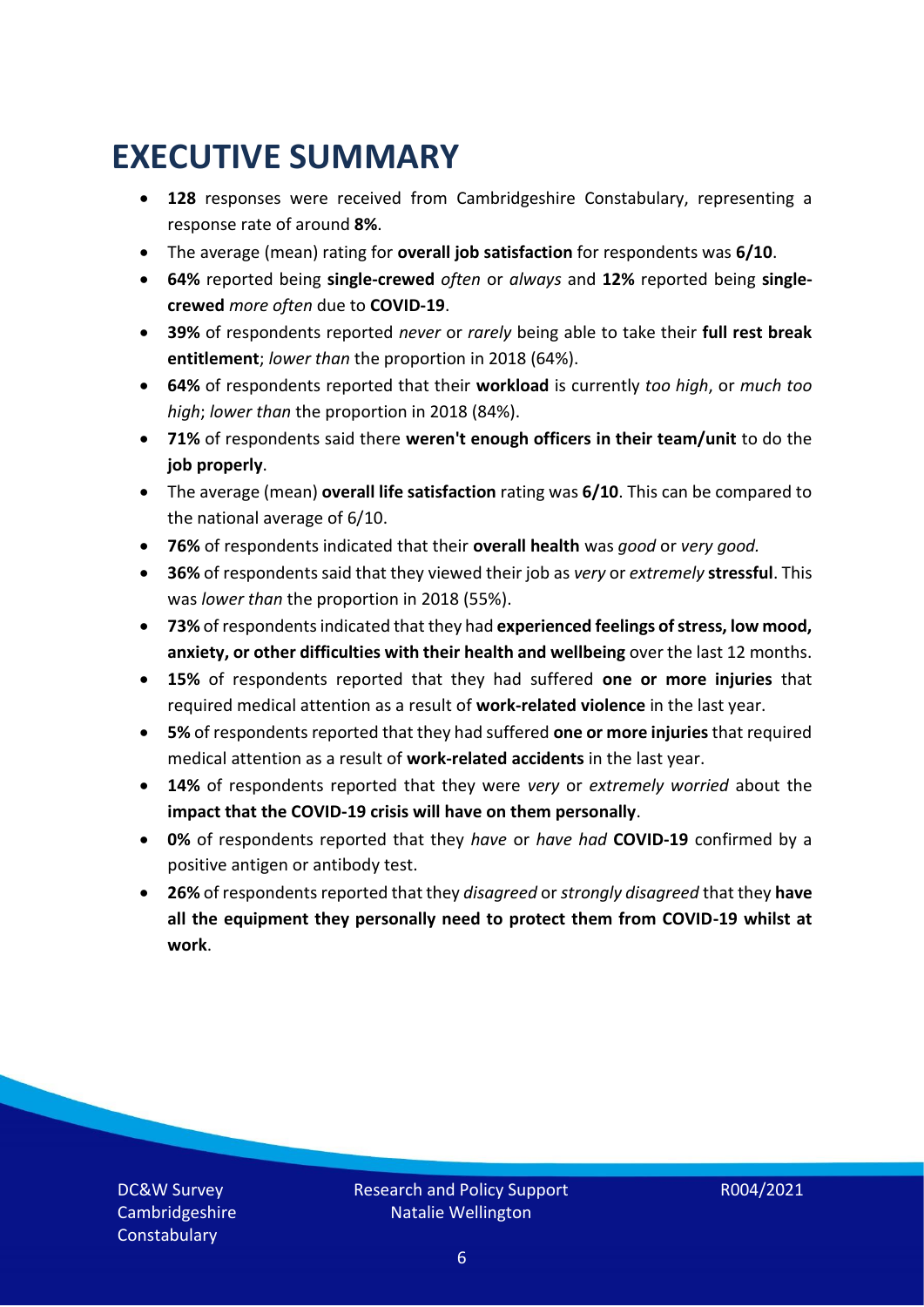### <span id="page-6-0"></span>**1. WORKING ARRANGEMENTS**

#### **1.1. OVERALL JOB SATISFACTION**

Respondents were asked to rate their overall job satisfaction between 0 and 10, where 0 was 'not at all satisfied' and 10 was 'completely satisfied.' The average (mean) rating for overall job satisfaction for respondents from Cambridgeshire Constabulary was 6/10 (range 0-10), with 31% of respondents reporting an overall job satisfaction rating of *4* or *less*. This can be compared to the national average of 5/10 (range 0-10), and 37% of respondents reporting an overall job satisfaction rating of *4* or *less*.

#### **1.2. SHIFT LENGTH**

10% of respondents from Cambridgeshire Constabulary reported that their formal shift duration was more than the 8-10 hours advised by the Health and Safety Executive<sup>iv</sup> and the Police Negotiating Board,<sup>v</sup> and 9% of respondents indicated a shift length of 12 hours or *more*. 9% of the national sample indicated that their formal shift duration was more than 8-10 hours, and 7% indicated a shift length of *12 hours* or *more*. 5

#### **1.3. SINGLE-CREWING**

Among respondents from Cambridgeshire Constabulary, for whom this item was applicable, 64% reported being single-crewed either *often* or *always* over the previous 12-month period. This can be compared with 58% of respondents from the national sample.<sup>6</sup>

Due to COVID and the social distancing regulations implemented by the UK government, forces may have changed their normal operational procedures around crewing in order to reduce opportunities for infection between colleagues. The NPCC released guidance stating that when officers are double crewed a surgical Type IIR face mask should be worn in an enclosed space, such as a vehicle or personnel carrier, when social distancing cannot be achieved.<sup>vi</sup> However, some of the units may have decided to reduce the risk further by limiting double crewing or placing officers in bubbles. As such, in this year's iteration of the survey we wanted to ask an additional query about COVID-19 in relation to crewing levels, to see if crewing levels were affected by this. The findings were that 12% from Cambridgeshire Constabulary reported being single-crewed *more often* due to COVID-19.

 $<sup>6</sup>$  Respondents that reported not applicable were removed from force-level and national analysis.</sup>

DC&W Survey Cambridgeshire **Constabulary** 

<sup>&</sup>lt;sup>5</sup> Respondents that reported not applicable were removed from force-level and national analysis.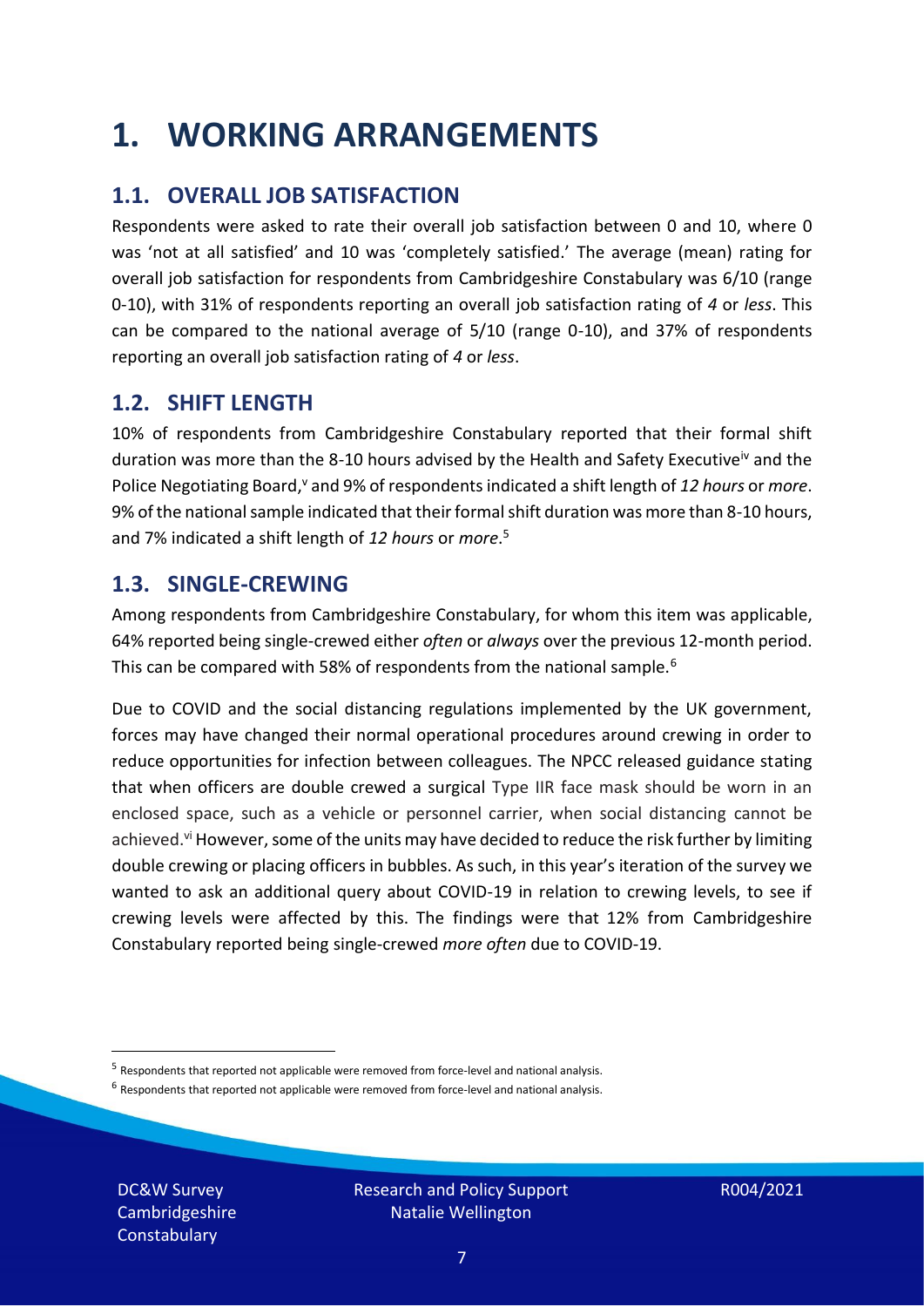#### **1.4. BREAKS, REST DAYS AND ANNUAL LEAVE**

39% of respondents from Cambridgeshire Constabulary reported *never* or *rarely* being able to take their full rest break entitlement, and 59% reported having had *two* or *more* rest days cancelled in the previous 12-month period. Furthermore, 61% of respondents from Cambridgeshire Constabulary told us that they had a request for annual leave refused *once* or *more* in the previous 12-month period.

Historical comparisons for items relating to breaks, rest days and annual leave for Cambridgeshire Constabulary, are also provided in *Table 1* below.

| Table 1: Force level figures for breaks, rest days<br>and annual leave                                       | 2016 | 2018 | 2020 |
|--------------------------------------------------------------------------------------------------------------|------|------|------|
| Reported being never or rarely able to take full<br>rest break entitlement                                   | 60%  | 64%  | 39%  |
| Reported having two or more rest days<br>cancelled in the previous 12 months                                 | 84%  | 82%  | 59%  |
| Reported having a request for annual leave<br>refused once or more in the previous 12<br>months <sup>7</sup> | 84%  | 84%  | 61%  |

DC&W Survey Cambridgeshire **Constabulary** 



<sup>&</sup>lt;sup>7</sup> Please note, there were moderate changes to the question wording and response scale for this item between the 2016 and 2018 iterations of this survey. Please take this into consideration when interpreting any and all differences in the findings between these years, as altering the way in which a question is framed may unintentionally affect the way in which an individual responds.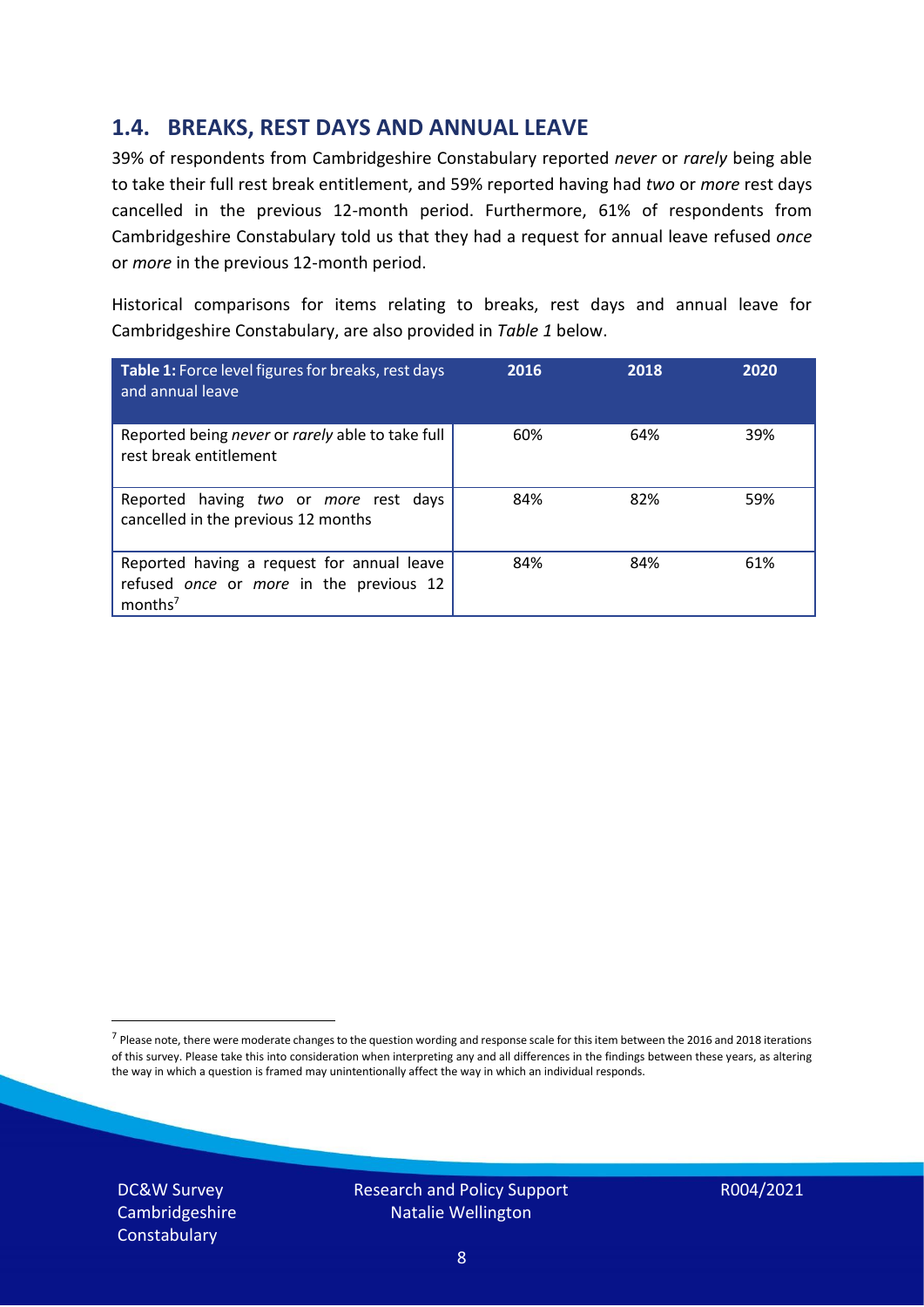### <span id="page-8-0"></span>**2. DEMAND**

#### **2.1. WORKLOAD**

64% of respondents from Cambridgeshire Constabulary told us that their workload is currently *too high*, or *much too high*. An historical comparison for both national and local proportions for workload are displayed in *Table 2* below.

| Table 2: Proportion of respondents reporting<br>that their workload was too high or much too<br>high in the previous 12-month period | 2016 | 2018 | 2020 |
|--------------------------------------------------------------------------------------------------------------------------------------|------|------|------|
| Force-level figures                                                                                                                  | 65%  | 84%  | 64%  |
| National figures                                                                                                                     | 66%  | 72%  | 60%  |

#### **2.2. AMOUNT AND PACE OF WORK**

83% of respondents from Cambridgeshire Constabulary *disagreed* or *strongly disagreed* that they generally have enough officers to manage all the demands being made on them as a team/unit.

Furthermore, 11% *agreed* or *strongly agreed* that they had enough time to engage in proactive policing in their team/unit. An historical comparison for both national and local proportions for this item are displayed in *Table 3* below.

| Table 3: Proportion of respondents reporting<br>that they agreed or strongly agreed that they<br>had enough time to engage in proactive<br>policing in their team/unit | 2016 | 2018 | 2020 |
|------------------------------------------------------------------------------------------------------------------------------------------------------------------------|------|------|------|
| Force-level figures                                                                                                                                                    | 12%  | 4%   | 11%  |
| National figures                                                                                                                                                       | 13%  | 9%   | 14%  |

DC&W Survey Cambridgeshire **Constabulary**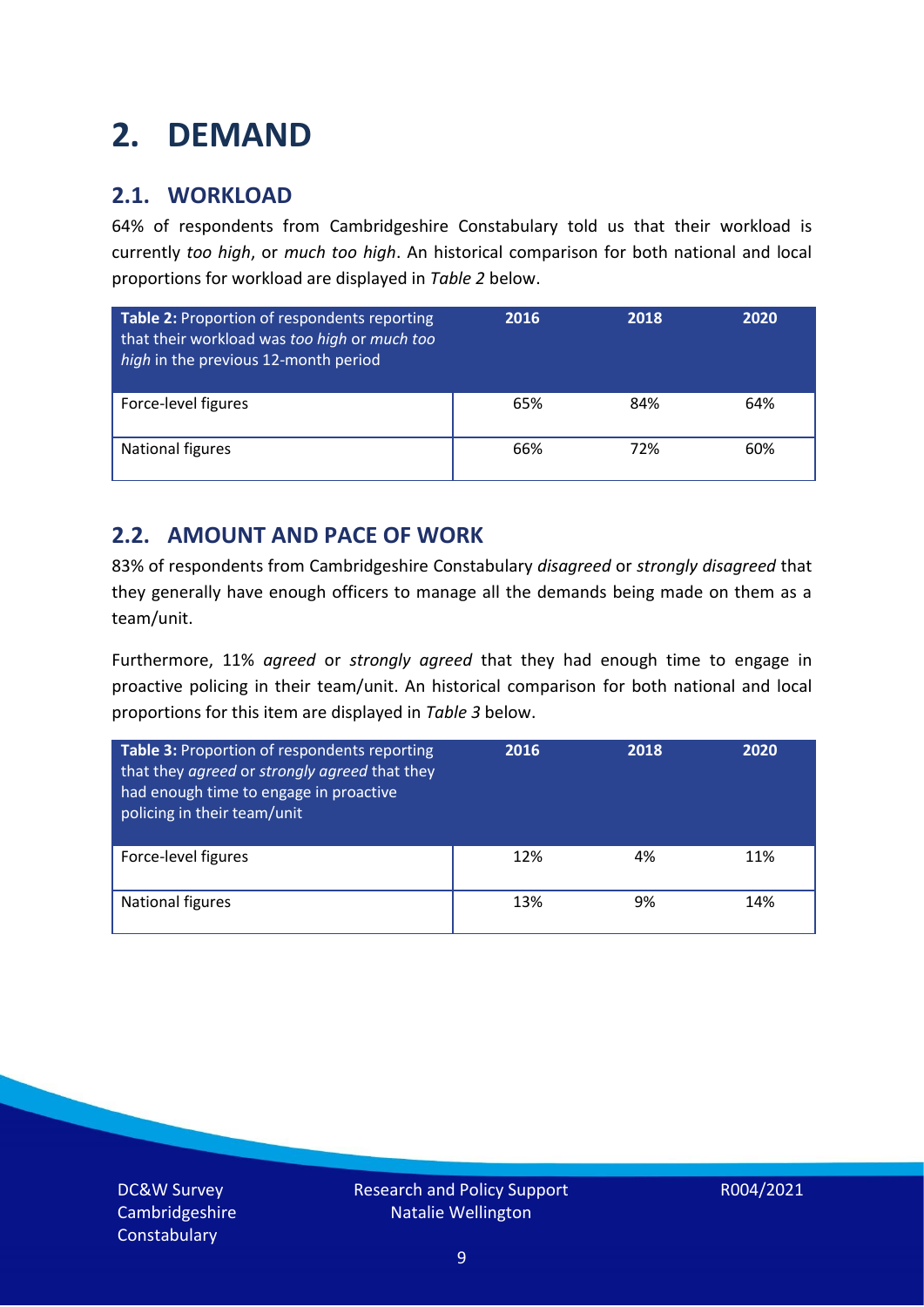### <span id="page-9-0"></span>**3. CAPACITY**

#### **3.1. MINIMUM OFFICER STAFFING**

78% of respondents from Cambridgeshire Constabulary indicated that their team or unit had a minimum officer staffing level.

Among respondents whose team or unit had a minimum officer staffing level, 10% indicated that this level was *never* or *rarely* achieved.

Respondents were asked how often minimum staffing levels have been met compared to before the COVID-19 crisis. 28% reported minimum staffing levels being met *less frequently* compared to before the COVID-19 crisis.

#### **3.2. OFFICER STAFFING ARRANGEMENTS**

56% of respondents *disagreed* or *strongly disagreed* that the way officer staffing levels are determined in their team/unit seems to be effective. Historical comparisons for this item and one other key item, relating to capacity to deal with demand for Cambridgeshire Constabulary, are provided in *Table 4* below.

| Table 4: Force level figures for key items relating to capacity                         |                                                               |      |      |  |
|-----------------------------------------------------------------------------------------|---------------------------------------------------------------|------|------|--|
| <b>Statements</b>                                                                       | Proportion of respondents who<br>disagreed with the statement |      |      |  |
|                                                                                         | 2016                                                          | 2018 | 2020 |  |
| The way officer staffing levels are determined in my<br>team/unit seems to be effective | 68%                                                           | 78%  | 56%  |  |
| There are enough officers in my team/unit for me to do<br>my job properly               | 75%                                                           | 87%  | 71%  |  |

DC&W Survey Cambridgeshire **Constabulary**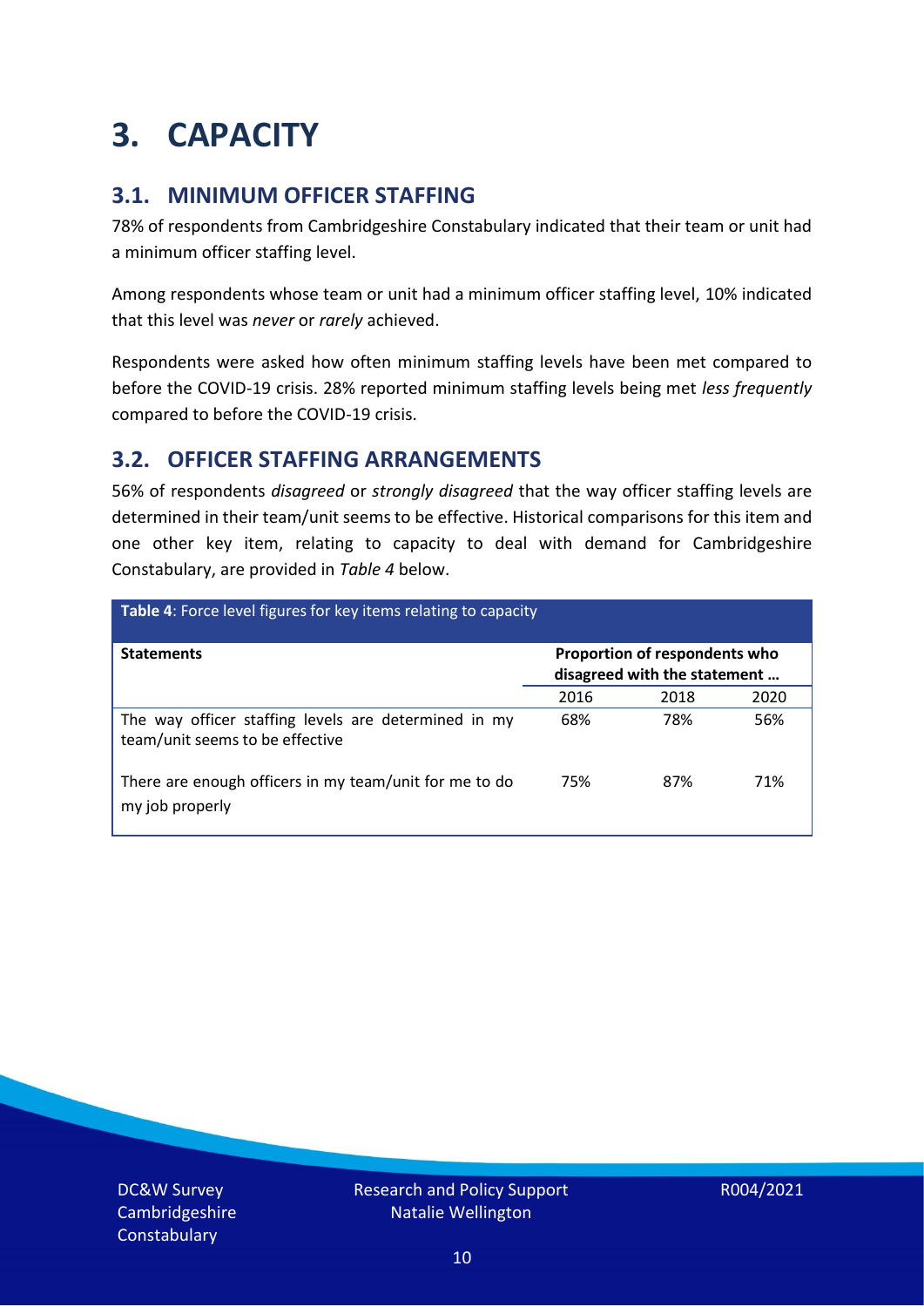### <span id="page-10-0"></span>**4. HEALTH AND WELLBEING**

#### **4.1. OVERALL LIFE SATISFACTION AND WORTHWHILENESS**

Respondents were asked to rate their overall life satisfaction on a scale from 0 to 10, where 0 was *'Not at all satisfied'* and 10 was *'Completely satisfied'*. Furthermore, respondents were also asked to rate how worthwhile they feel the things they do in their life are on a scale from 0 to 10, where 0 was *'Not at all worthwhile'* and 10 was *'Completely worthwhile'.* These two items replicate the overall life satisfaction and overall worthwhileness questions posed within the Annual Population Survey by the Office for National Statistics (UK) and were included in the Demand, Capacity and Welfare Survey to enable benchmarking against the general population. vii

The average (mean) overall life satisfaction rating for the general population was 7 out of 10. The average (mean) rating for Cambridgeshire Constabulary was 6 out of 10, with 18% of respondents reporting a low overall life satisfaction rating of *4* or *less*. These results can be compared to the national average of 6/10, with 23% of respondents reporting a low overall life satisfaction rating of *4* or *less*.

The average (mean) overall worthwhileness rating for the general population was 7 out of 10. The average (mean) rating for Cambridgeshire Constabulary was 7 out of 10, with 13% of respondents reporting a low overall worthwhileness rating of *4* or *less*. These results can be compared to the national average of 7/10, with 18% of respondents reporting a low overall worthwhileness rating of *4* or *less*.

#### **4.2. OVERALL PHYSICAL HEALTH**

Respondents were asked to rate their overall health on a scale from *very good* to *very poor*. An historical comparison for both national and local proportions for this item are in *Table 5* below.

| Table 5: Self-rated overall physical health |                       | 2016 | 2018 | 2020 |
|---------------------------------------------|-----------------------|------|------|------|
|                                             | Poor or very poor     | 17%  | 11%  | 7%   |
| Force-level figures                         | Neither good nor poor | 23%  | 18%  | 18%  |
|                                             | Good or very good     | 60%  | 72%  | 76%  |
|                                             | Poor or very poor     | 12%  | 7%   | 9%   |
| National figures                            | Neither good nor poor | 23%  | 17%  | 20%  |
|                                             | Good or very good     | 65%  | 77%  | 71%  |

DC&W Survey Cambridgeshire **Constabulary**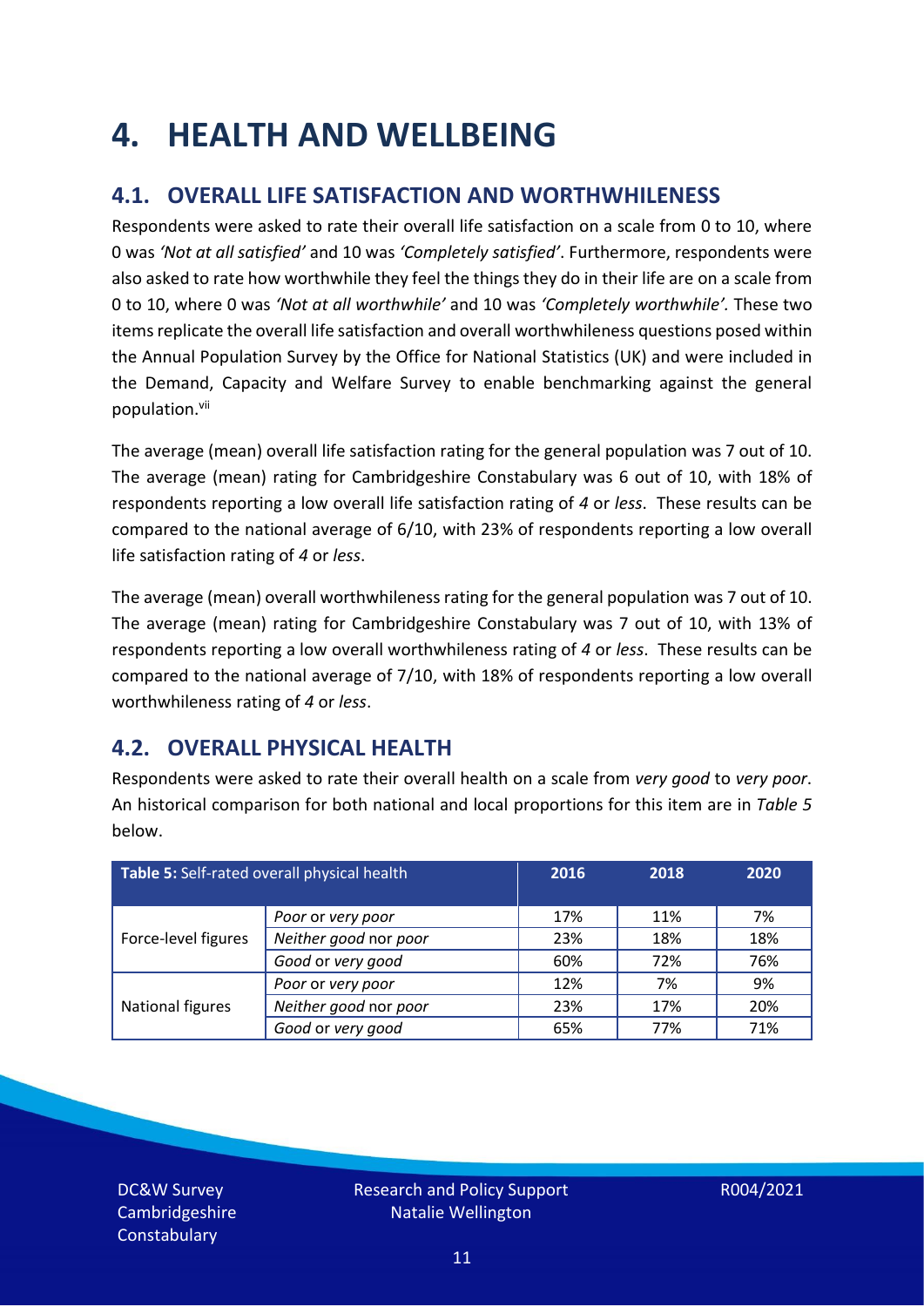#### **4.3. SINGLE-ITEM INDICATORS FOR MENTAL HEALTH**

#### **4.3.1. ANXIETY AND HAPPINESS**

Overall anxiety was measured using a single-item measure. Respondents were asked to rate how anxious they had felt the day before on a scale from 0 to 10, where 0 was *'Not at all anxious'* and 10 was *'Completely anxious'*. Overall happiness was also measured using a single-item measure and respondents were asked to rate how happy they had been the day before on a scale from 0 to 10, where 0 was *'Not at all happy'* and 10 was *'Completely happy'*. These items replicate the overall anxiety and overall happiness questions posed within the Annual Population Survey by the Office for National Statistics (UK) and were chosen to enable benchmarking against the general population.<sup>viii</sup>

The average (mean) overall anxiety rating for the general population was 4 out of 10, with 36% of respondents reporting a high overall anxiety rating of *6* or *more*. <sup>8</sup> The average (mean) rating for Cambridgeshire Constabulary was 4 out of 10, with 33% of respondents reporting a high overall anxiety rating of *6* or *more*. These results can be compared to the national average of 4/10, with 35% of respondents reporting a high overall anxiety rating of 6 or *more*.<sup>9</sup>

The average (mean) overall happiness rating for the general population was 7 out of 10. The average (mean) rating for Cambridgeshire Constabulary was 6 out of 10, with 20% of respondents reporting a low overall happiness rating of *4* or *less*. These results can be compared to the national average of 6/10, with 25% of respondents reporting a low overall happiness rating of *4* or *less*.

#### **4.3.2. STRESS**

Work related stress was measured using a single-item measure. 36% of respondents from Cambridgeshire Constabulary said that they viewed their job as *very* or *extremely stressful*.

This is *higher than* the proportion reported in the national sample (33%) and *lower than* the proportion reported by Cambridgeshire Constabulary in 2018 (55%).

Stress outside of work was assessed using an adaptation of the work-related stress measure. 8% of respondents from Cambridgeshire Constabulary said that they viewed their life outside of work as *very* or *extremely stressful*.

DC&W Survey Cambridgeshire **Constabulary** 

<sup>&</sup>lt;sup>8</sup> Please note that proportions for other wellbeing measures were not provided

 $9$  Overall scores for anxiety have been grouped and reported differently to life satisfaction, worthwhileness and happiness. The percentage of respondents scoring a high rating of *6* or *more* has been reported, as higher scores for anxiety are commonly associated with lower individual wellbeing. Whereas, the percentage of respondents scoring a very low rating of *4* or *less* has been reported for life satisfaction, worthwhileness and happiness, as lower scores on these measures are commonly associated with lower individual wellbeing.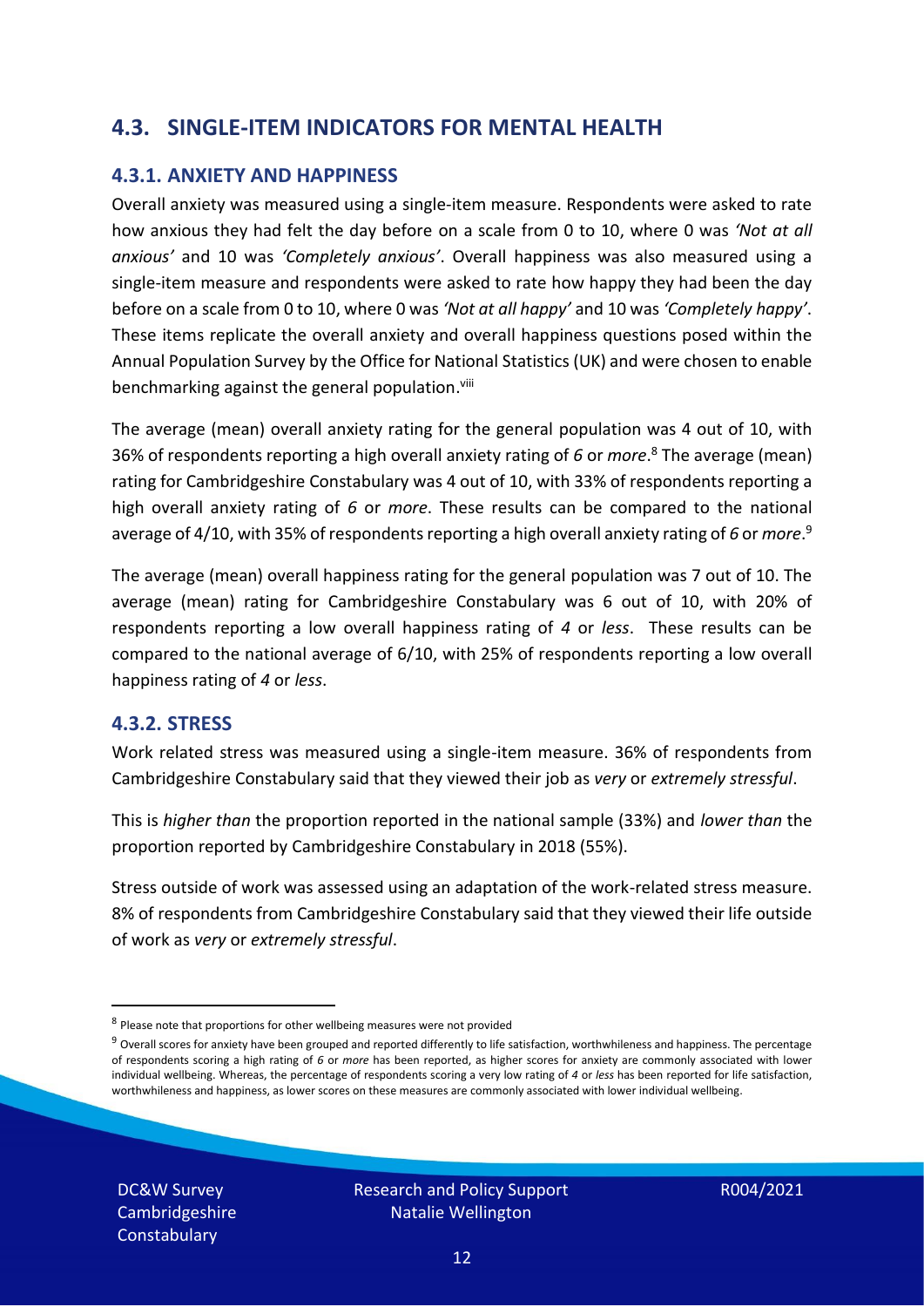#### **4.3.4. MENTAL HEALTH OVERVIEW**

A top-level broad overview of mental health and wellbeing was established using an item that asked respondents to indicate whether they had experienced feelings of stress, low mood, anxiety, or other difficulties with their health and wellbeing over the last 12 months. 73% of respondents from Cambridgeshire Constabulary indicated that they had experienced feelings of stress, low mood, anxiety, or other difficulties with their health and wellbeing over the last 12 months; with 94% of these respondents also indicating that these feelings were caused by, or made worse by work.

#### **4.3.5. MENTAL WELLBEING**

Respondents' mental wellbeing was measured using the Short Warwick-Edinburgh Mental Wellbeing Scale,<sup>ix</sup> which asked them to rate their experience during the last two weeks for seven positively framed items. A metric score was calculated which indicated participants' overall wellbeing. The higher the score is, the better their overall wellbeing is thought to be.<sup>10</sup>

The metric score for Cambridgeshire Constabulary is presented in *Table 6* below across years. This is also alongside the metric score for the national sample across years.

| <b>Table 6:</b> Average (mean) metric score for the Short Warwick-<br>Edinburgh Mental Wellbeing Scale | 2016 | 2018 | 2020 |
|--------------------------------------------------------------------------------------------------------|------|------|------|
| Force-level figures                                                                                    | 20   | 19   | 21   |
| National figures                                                                                       | 19   | 20   | 21   |

 $10$  The Short Warwick-Edinburgh Mental Wellbeing Scale was developed by the Universities of Warwick, Edinburgh and Leeds in conjunction with NHS Health Scotland (© University of Warwick, 2006).

DC&W Survey Cambridgeshire **Constabulary** 

Research and Policy Support Natalie Wellington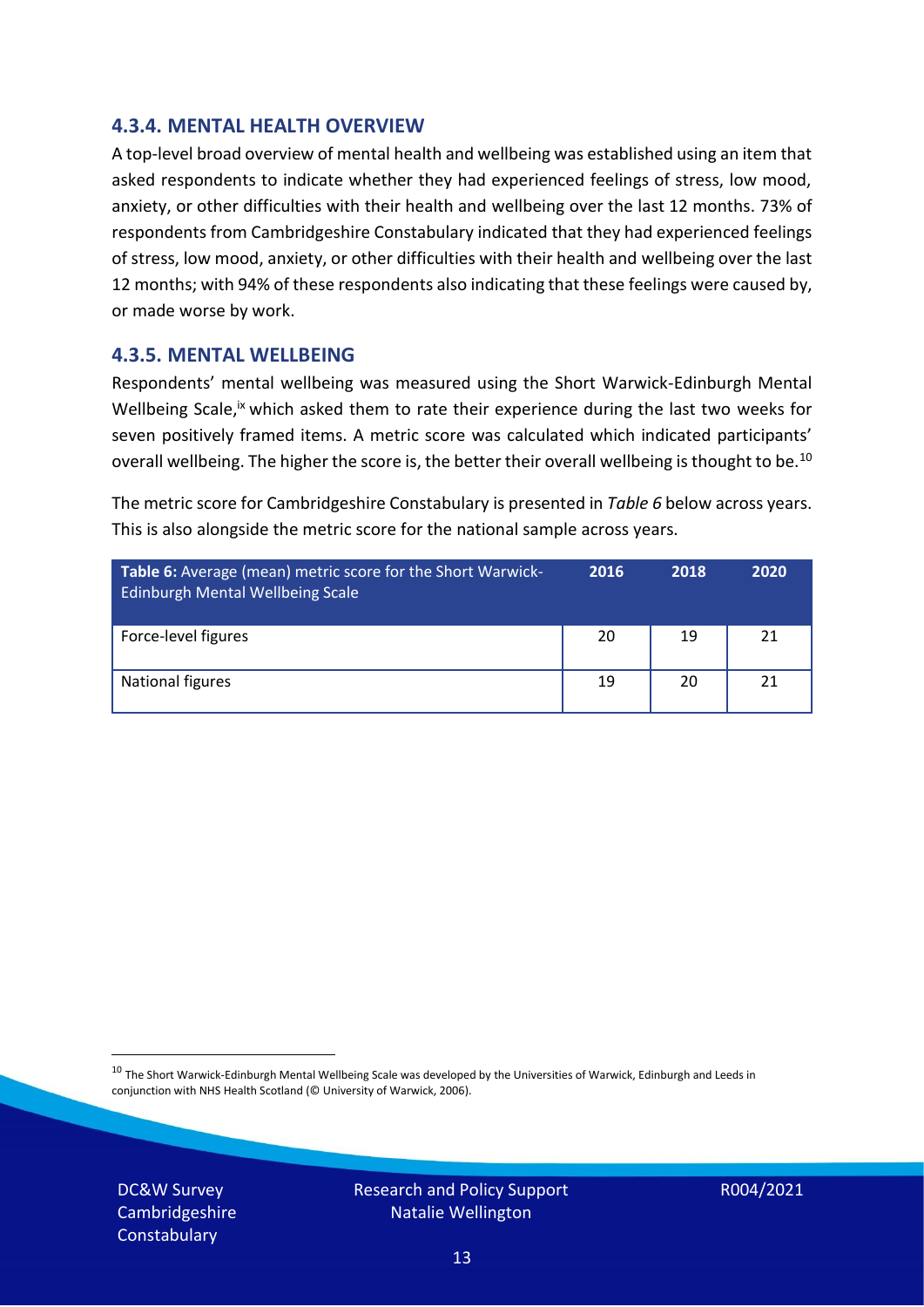## <span id="page-13-0"></span>**5. ABSENCE BEHAVIOUR**

#### **5.1. ABSENCE**

34% of respondents from Cambridgeshire Constabulary reported *one* or *more* days of sickness absence and 37% of respondents indicated that at least one day of their sickness absence was attributable to stress, depression, or anxiety.

The national proportion of respondents who had taken *one* or *more* days of sickness absence was 48% and 32% of respondents indicated that at least one day of their sickness absence was attributable to stress, depression, or anxiety.

#### **5.2. PRESENTEEISM AND LEAVEISM**

Presenteeism is the act of attending work while ill. This has been shown to be associated with subsequent health decline, particularly in relation to burnout, $x$  and can lead to elevated absenteeism.<sup>xi</sup> Moreover, evidence suggests that presenteeism can compound the effects of the initial illness and negatively influence job satisfaction, resulting in negative job attitudes and withdrawal from work.<sup>xii</sup>

Leaveism is a term to describe hidden sickness absence and work undertaken during rest periods. A core dimension of leaveism includes using allocated time off such as annual leave entitlements to take time off when they are in fact unwell. Findings for Cambridgeshire Constabulary across years are presented in *Table 7* below.

| Table 7: Proportion of respondents reporting the<br>following absence behaviour once or more over the<br>previous 12 months |                             | 2016 | 2018 | 2020 |
|-----------------------------------------------------------------------------------------------------------------------------|-----------------------------|------|------|------|
| Presenteeism                                                                                                                | Due to Physical health      | 88%  | 77%  | 69%  |
|                                                                                                                             | Due to Psychological health | 56%  | 78%  | 65%  |
| <b>Using</b><br>annual leave to<br>time off due to<br>take<br>health                                                        | Due to Physical health      | 47%  | 34%  | 18%  |
|                                                                                                                             | Due to Psychological health | 31%  | 46%  | 36%  |

DC&W Survey Cambridgeshire **Constabulary**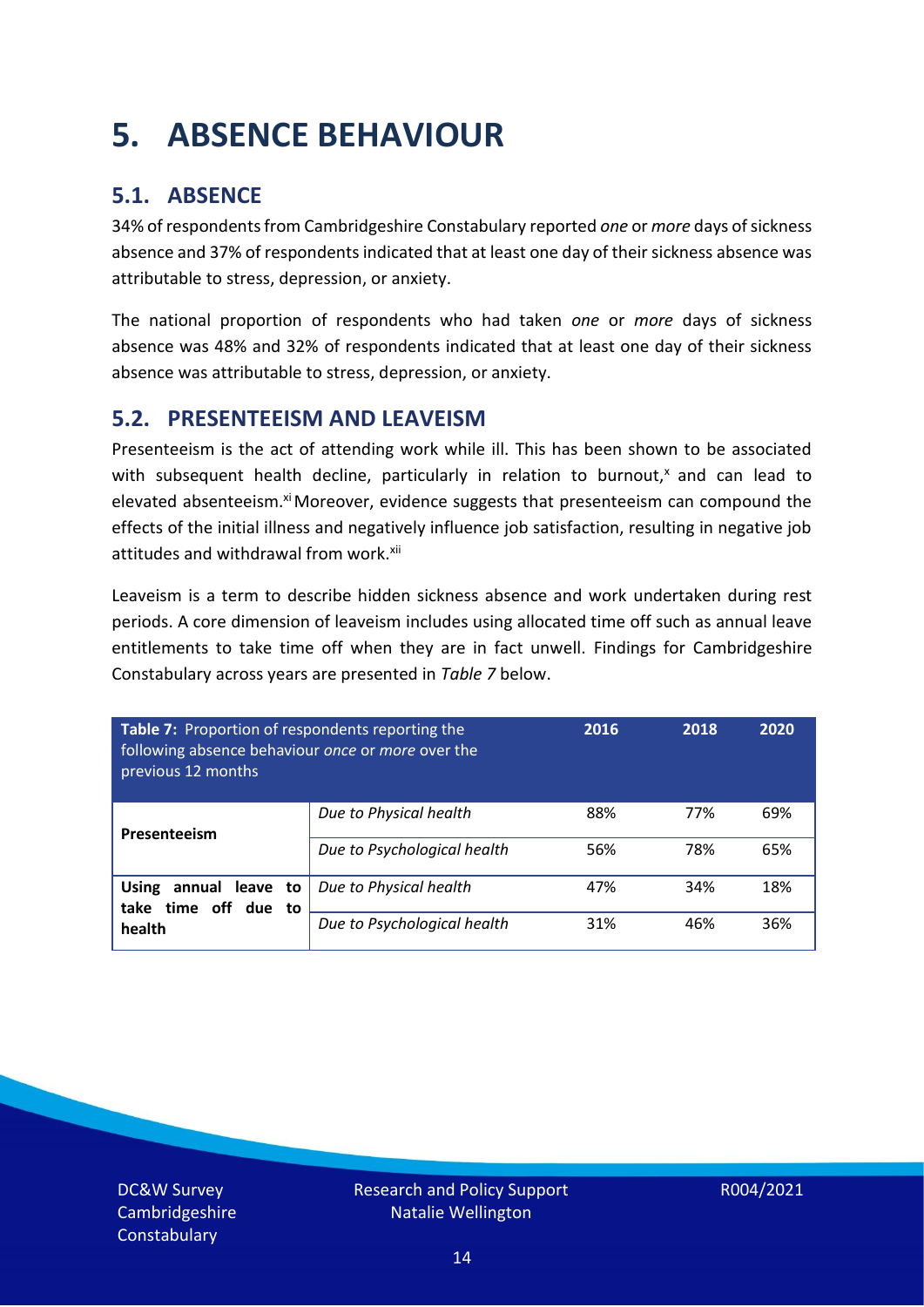## <span id="page-14-0"></span>**6. VIOLENCE AND PHYSICAL INJURIES**

#### **6.1. VIOLENCE**

Verbal and physical violence was assessed using four questions regarding how often officers received verbal insults, verbal threats, spitting assaults, unarmed physical attacks, and attacks with a weapon from members of the public over the previous 12 months. Findings for Cambridgeshire Constabulary are presented in *Table 8* below.

**Table 8**: Force level figures for frequency of verbal and physical violence from members of the public

| Type of violent victimisation                                                          | Proportion of respondents indicating frequency<br>of experience as at least once a week |      |      |
|----------------------------------------------------------------------------------------|-----------------------------------------------------------------------------------------|------|------|
|                                                                                        | 2016                                                                                    | 2018 | 2020 |
| Verbal insults (e.g. swearing, shouting, abuse)                                        | 40%                                                                                     | 32%  | 25%  |
| Verbal threats (e.g. threat of hitting, threat of<br>kicking)                          | 19%                                                                                     | 19%  | 17%  |
| Spitting assaults (i.e. being deliberately spat<br>$upon)$ <sup>11</sup>               | $\cdots$                                                                                | 2%   | 2%   |
| Unarmed physical attacks (e.g. struggling to get<br>free, wrestling, hitting, kicking) | 12%                                                                                     | 9%   | 10%  |
| Use of a deadly weapon (e.g. stick, bottle, axe,<br>firearm)                           | 1%                                                                                      | 1%   | 2%   |

#### **6.2. INJURIES**

15% of Cambridgeshire Constabulary respondents reported that they had suffered *one or more* injuries that required medical attention as a result of **work-related violence** in the last year.

This is *lower than* the proportion reporting *one or more* injuries as a result of **work-related violence** in the national sample (16%) and *lower than* the proportion reported by Cambridgeshire Constabulary in 2018 (20%).

5% of Cambridgeshire Constabulary respondents reported that they had suffered one or more injuries that required medical attention as a result of **work-related accidents** in the last year.

DC&W Survey Cambridgeshire **Constabulary** 

 $11$  Data on spitting assaults is not available for the year 2016 as the item was not included until the 2018 iteration of the survey.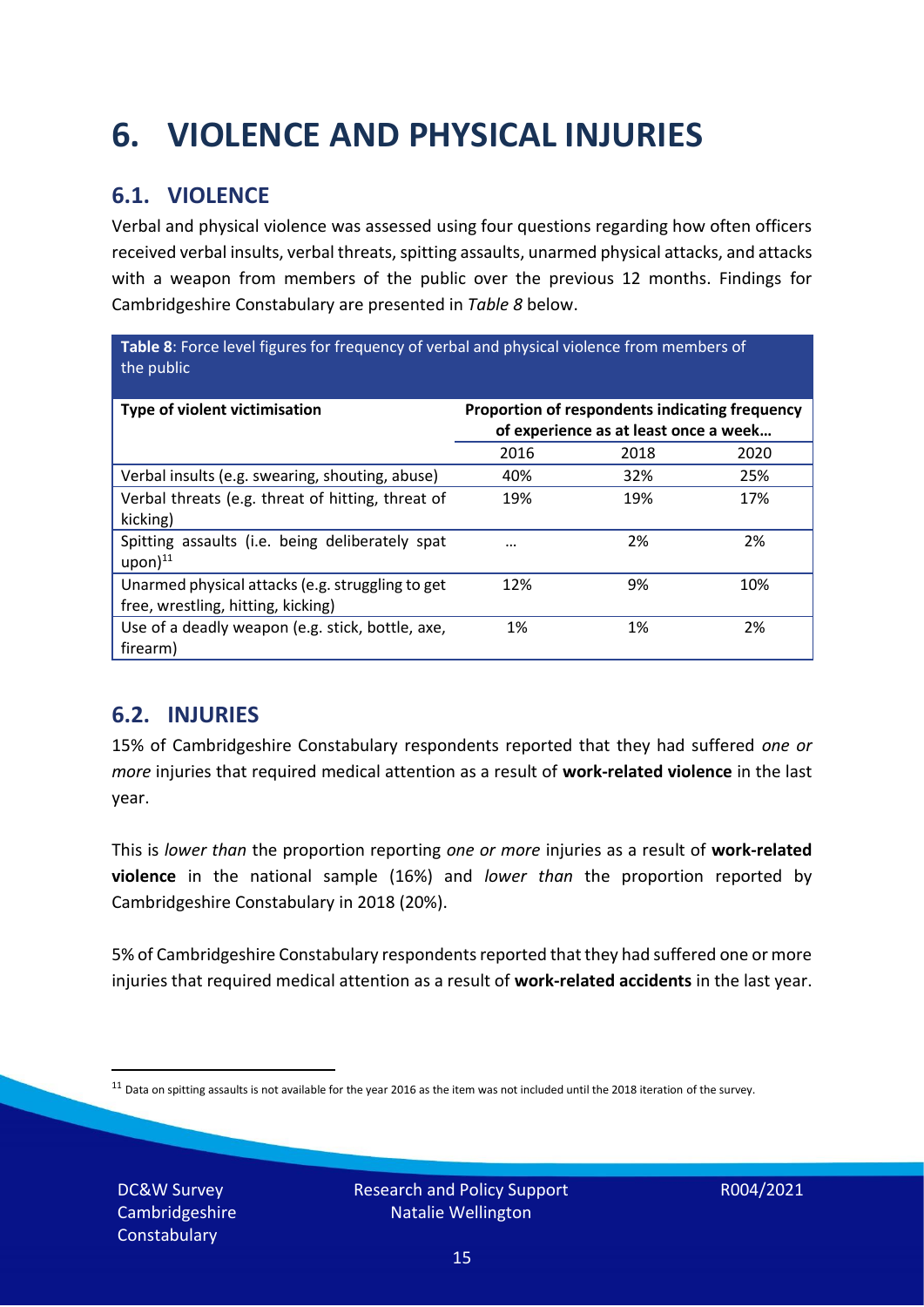This is *lower than* the proportion reporting *one or more* injuries as a result of **work-related accidents** in the national sample (11%) and *lower than* the proportion reported by Cambridgeshire Constabulary in 2018 (12%).

DC&W Survey Cambridgeshire **Constabulary** 

Research and Policy Support Natalie Wellington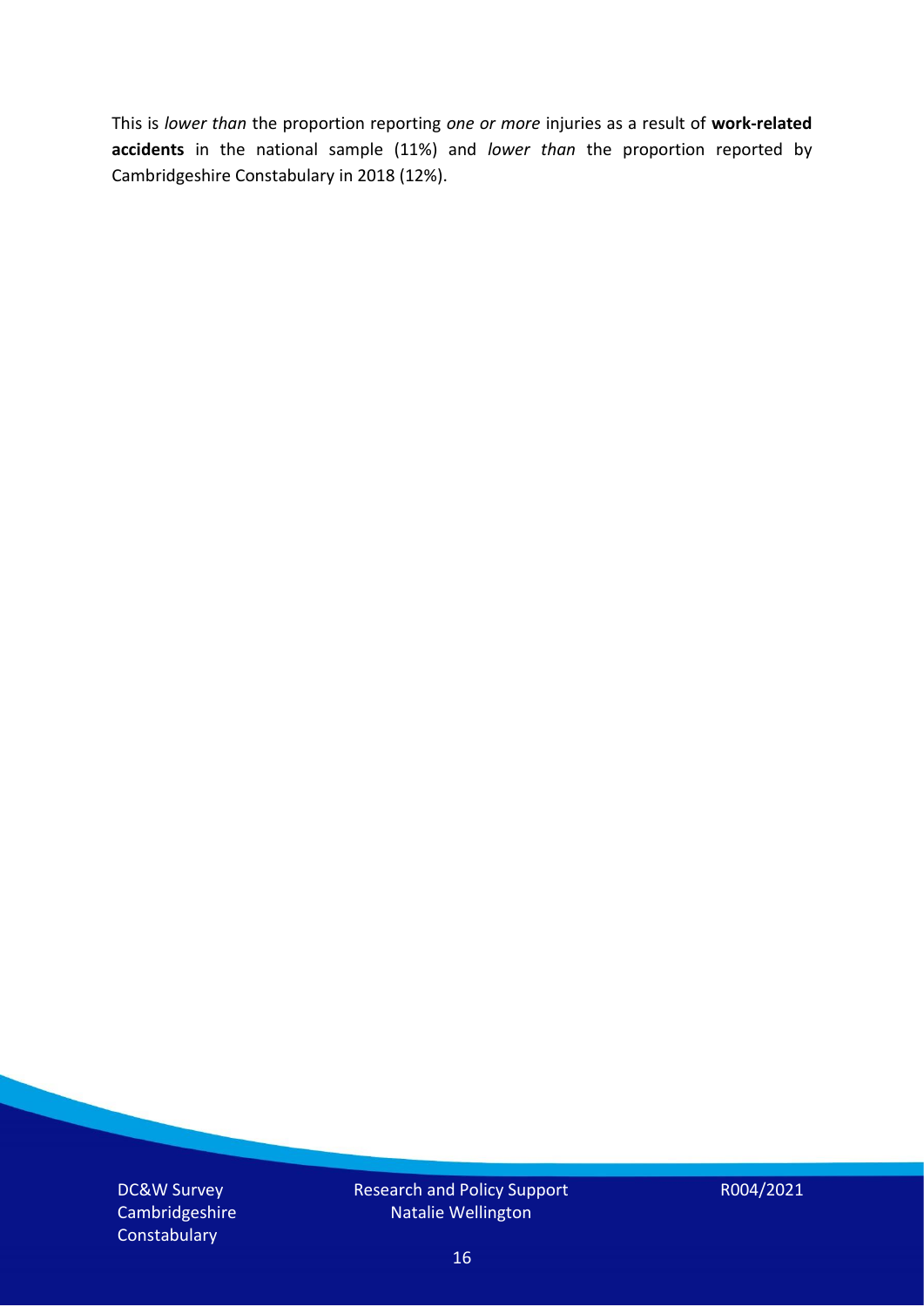# <span id="page-16-0"></span>**7. ORGANISATIONAL SUPPORT FOR MENTAL HEALTH AND WELLBEING**

#### **7.1. DISCLOSURE**

Respondents who indicated that they had sought help for difficulties with mental health and wellbeing were presented with additional questions concerning disclosure to a line manager. 67% of respondents from Cambridgeshire Constabulary, for whom it was applicable, reported that they had disclosed seeking mental health and wellbeing support to their line managers. This can be compared with 74% reported by Cambridgeshire Constabulary in 2018.

#### **7.2. MENTAL HEALTH AND WELLBEING SUPPORT SERVICES**

Respondents were asked about mental health and wellbeing support services that are *reactive* (services that aim to help those that are already experiencing difficulties with their mental health and wellbeing), and *proactive* (services that aim to help people prevent difficulties with mental health and wellbeing from developing). Key findings for Cambridgeshire Constabulary are displayed in the tables below, with *Table 9* displaying both national and local proportions.

**Table 9**: Proportion of respondents reporting that they are *aware* of reactive and proactive mental health and wellbeing support services that their force offers

| <b>Questions</b>                                                                                                                                                                                                                   | Proportion of respondents |                  |
|------------------------------------------------------------------------------------------------------------------------------------------------------------------------------------------------------------------------------------|---------------------------|------------------|
|                                                                                                                                                                                                                                    | Force-level figures       | National figures |
| Reported being aware of reactive services that their force<br>offers to support the mental health and wellbeing of its<br>employees (e.g. counselling, helpline services, peer<br>support groups etc.)                             | 63%                       | 74%              |
| Reported being aware of proactive services that their<br>force offers to support the mental health and wellbeing<br>of its employees (e.g. resilience training, mindfulness<br>workshops, mental health awareness programmes etc.) | 39%                       | 43%              |

DC&W Survey Cambridgeshire **Constabulary**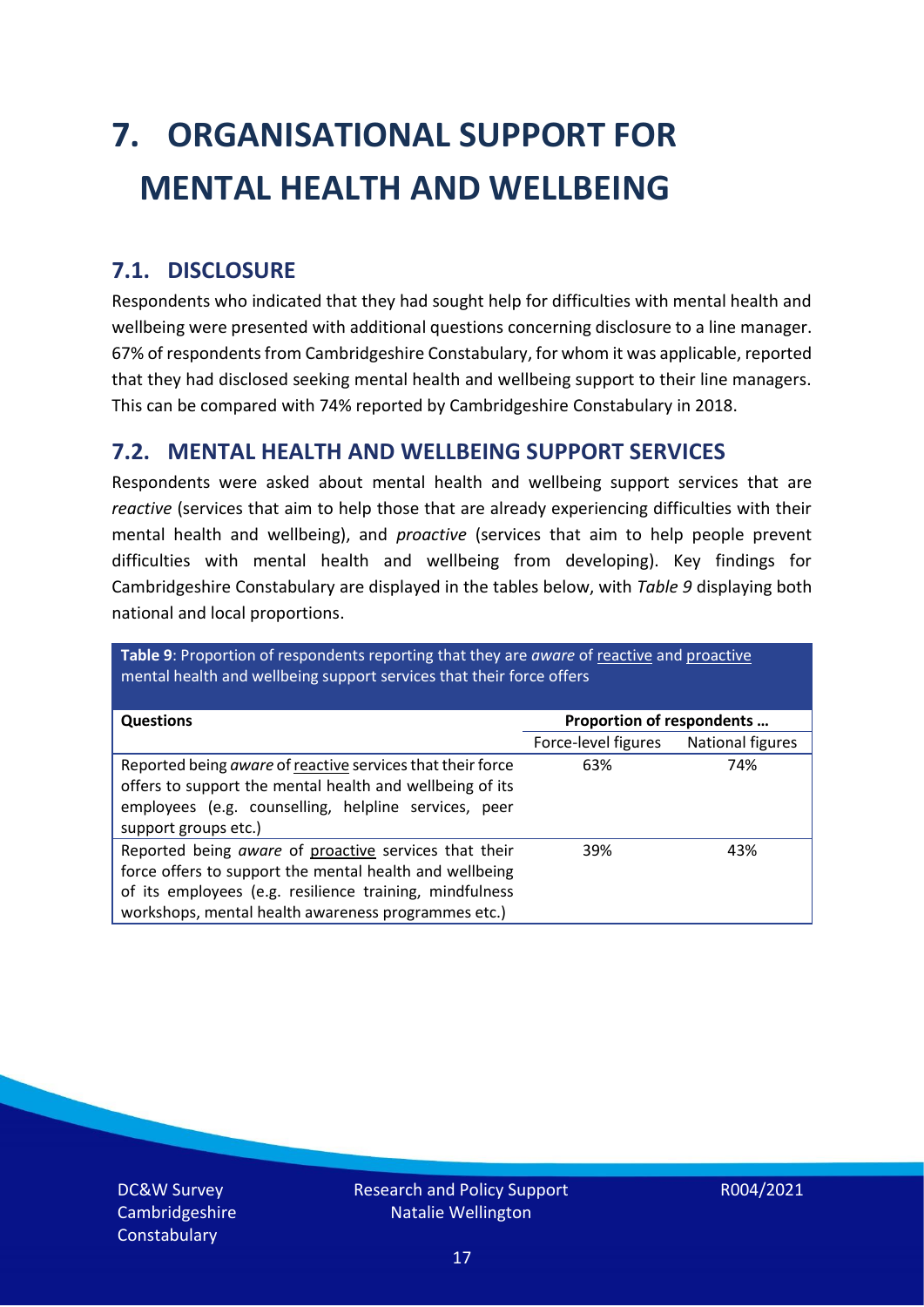### <span id="page-17-0"></span>**8. COVID-19 CRISIS**

Questions about the COVID-19 crisis have been included in this year's survey to help to better understand the impacts of working within the police service during this period. This section of the report specifically focusses on the personal impact of the COVID-19 crisis on officers, whilst organisational impacts have been reported at contextually appropriate points throughout the report.<sup>12</sup>

Respondents were asked whether they think they have or have had COVID-19. Comparisons for both national and local proportions are shown in *Table 10* below.

| Table 10: Proportion of respondents reporting whether<br>they have or have had COVID-19 | <b>Force-level</b><br>figures | <b>National</b><br>figures |
|-----------------------------------------------------------------------------------------|-------------------------------|----------------------------|
| Yes, confirmed by a positive antigen or antibody test                                   | 0%                            | 3%                         |
| Yes, based on strong personal suspicion or medical advice                               | 15%                           | 23%                        |
| No                                                                                      | 52%                           | 47%                        |
| Unsure                                                                                  | 33%                           | 27%                        |

14% of respondents from Cambridgeshire Constabulary said that they were *very* or *extremely worried* about the impact that the COVID-19 crisis will have on them personally. This can be compared to the national sample, where 22% said that they were *very* or *extremely worried* about the impact that the COVID-19 crisis will have on them personally.

Respondents from Cambridgeshire Constabulary were asked about their concern over the issues displayed in *Table 11* below (national and local proportions are shown).

| Table 11: Proportion of respondents reporting that they were very or extremely concerned over the<br>following |                           |                 |
|----------------------------------------------------------------------------------------------------------------|---------------------------|-----------------|
| <b>Statements</b>                                                                                              | Proportion of respondents |                 |
|                                                                                                                | Force-level               | <b>National</b> |
|                                                                                                                | figures                   | figures         |
| Becoming unwell with COVID-19 due to having close contact with                                                 | 22%                       | 34%             |
| someone who has COVID-19 in the line of duty                                                                   |                           |                 |
| Becoming unwell with COVID-19 due to being assaulted by someone                                                | 19%                       | 23%             |
| who has COVID-19 in the line of duty                                                                           |                           |                 |
| Having adequate access to COVID-19 testing (antigen                                                            | 32%                       | 37%             |
| and/or antibody diagnostic testing)                                                                            |                           |                 |
| Enforcing the lockdown restrictions                                                                            | 25%                       | 25%             |

 $12$  For more information please see the introduction to this report on page 3.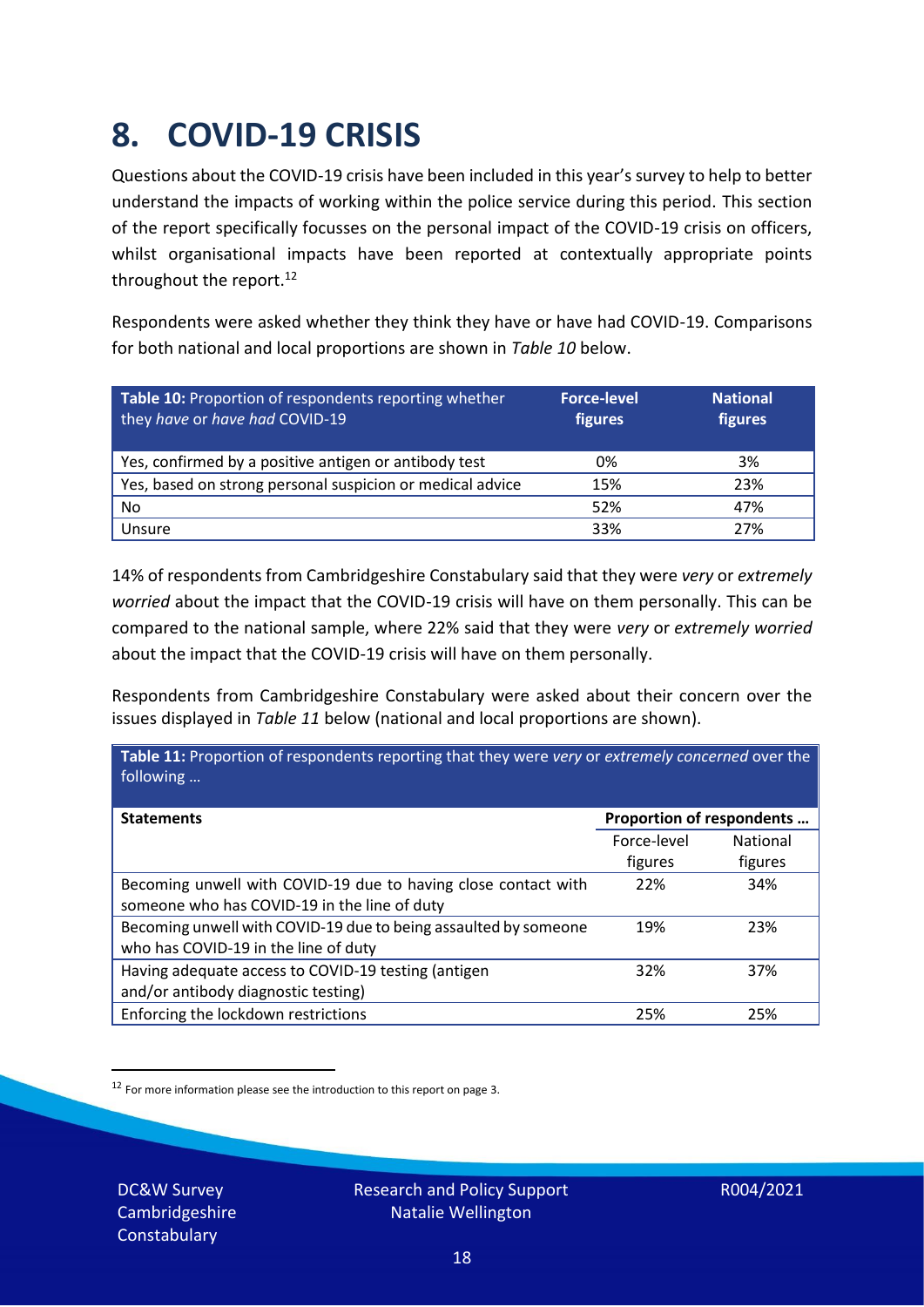Furthermore, 26% of respondents from Cambridgeshire Constabulary reported that they *disagreed* or *strongly disagreed* that they have all the equipment they personally need to protect them from COVID-19 whilst at work. This can be compared to the national sample, where 39% reported that they *disagreed* or *strongly disagreed* that they have all the equipment they personally need to protect them from COVID-19 whilst at work.

DC&W Survey Cambridgeshire **Constabulary** 

Research and Policy Support Natalie Wellington